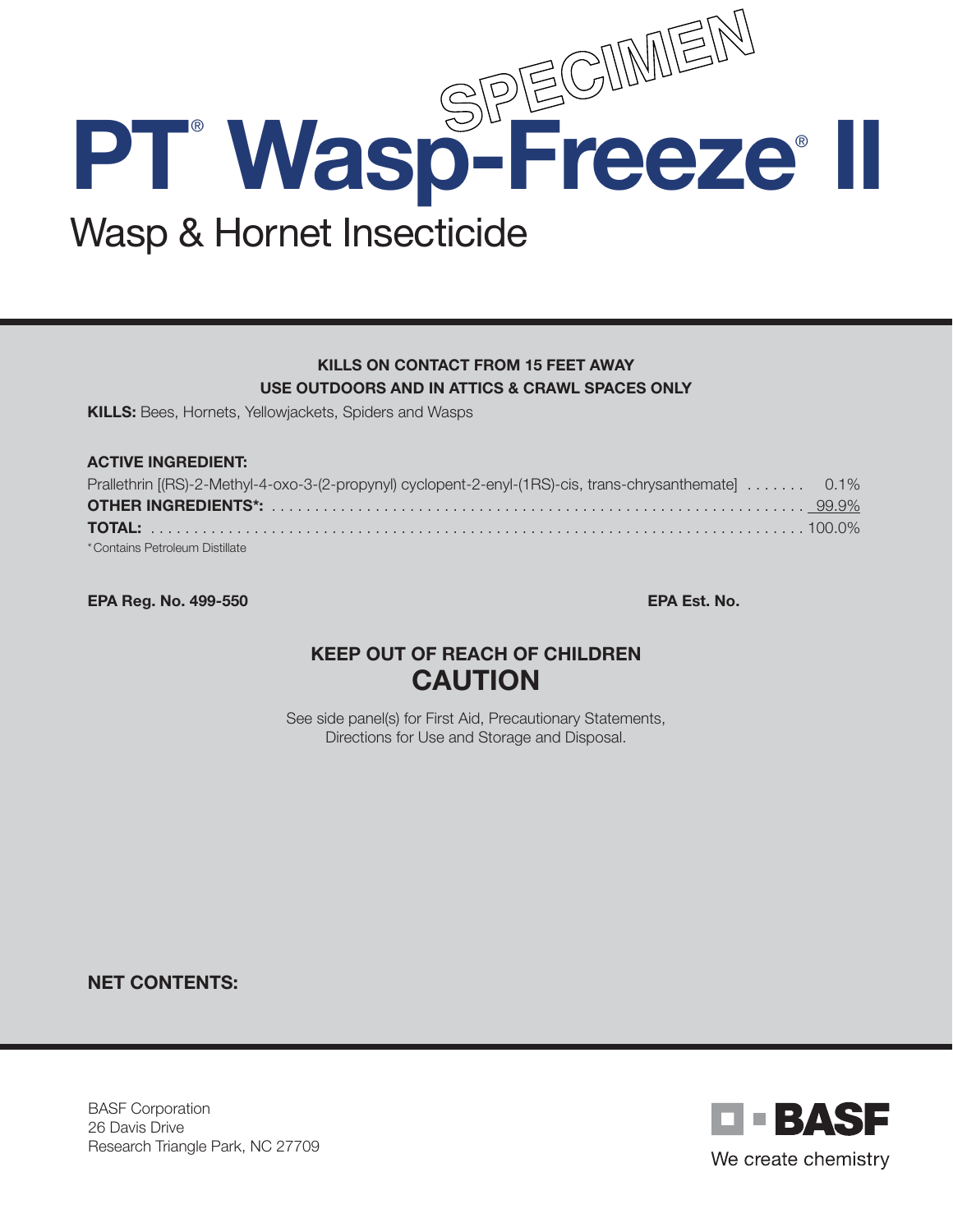| <b>FIRST AID</b>       |                                                                                                                                                                                                                                                      |
|------------------------|------------------------------------------------------------------------------------------------------------------------------------------------------------------------------------------------------------------------------------------------------|
| If in eyes             | . Hold eyes open and rinse slowly and gently with water for 15 to 20 min.<br>• Remove contact lenses, if present, after the first 5 min, then continue rinsing eyes.<br>• Call a poison control center or doctor for treatment advice.               |
| If on skin or clothing | • Take off contaminated clothing.<br>• Rinse skin immediately with plenty of water for 15 to 20 min.<br>• Call a poison control center or doctor for treatment advice.                                                                               |
| If swallowed           | • Immediately call a poison control center or doctor.<br>• DO NOT induce vomiting unless told to do so by a poison control center or doctor.<br>• DO NOT give any liquid to the person.<br>• DO NOT give anything by mouth to an unconscious person. |
| <b>HOTLINE NUMBER</b>  |                                                                                                                                                                                                                                                      |

Have the product container or label with you when calling a poison control center or doctor, or going for treatment. You may also call 1-800-832-HELP (4357) for emergency medical treatment information.

NOTE TO PHYSICIAN: Contains petroleum distillate - vomiting may cause aspiration pneumonia.

# PRECAUTIONARY STATEMENTS

## HAZARDS TO HUMANS AND DOMESTIC ANIMALS

**CAUTION:** Causes moderate eye irritation. Avoid contact with eyes, skin or clothing. Wash thoroughly with soap and water after handling and before eating, drinking, chewing gum, using tobacco or using the toilet. Remove contaminated clothing and launder before reuse.

## ENVIRONMENTAL HAZARDS

This pesticide is toxic to bees exposed to direct treatment on blooming crops or weeds. **DO NOT** apply this product or allow it to drift to blooming crops or weeds while bees are actively visiting the treatment area.

DO NOT apply directly to water or to areas where surface water is present or to intertidal areas below the mean high water mark. DO NOT contaminate water by cleaning of equipment or disposal of equipment wash waters.

## PHYSICAL HAZARDS

Flammable. Contents under pressure. Keep away from heat, sparks and open flame. DO NOT puncture or incinerate container. Exposure to temperatures above 130°F may cause bursting.

## DIRECTIONS FOR USE

#### IT IS A VIOLATION OF FEDERAL LAW TO USE THIS PRODUCT IN A MANNER INCONSISTENT WITH ITS LABELING.

#### READ ALL DIRECTIONS COMPLETELY BEFORE USE.

## USE RESTRICTIONS

- Use outdoors and in attics and crawl spaces only.
- When using in an attic, **DO NOT** contaminate stored items, HVAC systems, water heaters or other nonstructural items.

## APPLICATION INSTRUCTIONS

For optimum performance in overhead treatments, align the actuator opening with the mark on valve cup. When treating in a downward direction, align the actuator opening directly opposite the mark on valve cup.



WASPS AND HORNETS: Hold container in upright position. Stand a safe distance, 6 to 15 ft from the nest, and not directly underneath. Align actuator opening with the mark on the valve cup. Aim the actuator opening toward the nest with the wind at your back. Treat the nest until thoroughly wet. Contact wasps and hornets on the nest with spray when possible. The best time of day to treat is in evening or early morning, since wasps and hornets congregate on or in the nest at night.

YELLOWJACKETS AND BEES: Locate nest. Align actuator opening directly opposite the mark on the valve cup. Press down on the actuator and apply, using a sweeping motion, contacting any stimulated or stirred-up yellowjackets and bees around the nest opening. Then move forward to the nest opening and apply for 6 to 8 sec directly into the nest hole.

#### SPIDERS (including Black Widow and Brown

**Recluse):** Apply directly to spiders and/or webbing. Before applying, consider the surfaces for potential staining or residue that spray may contact.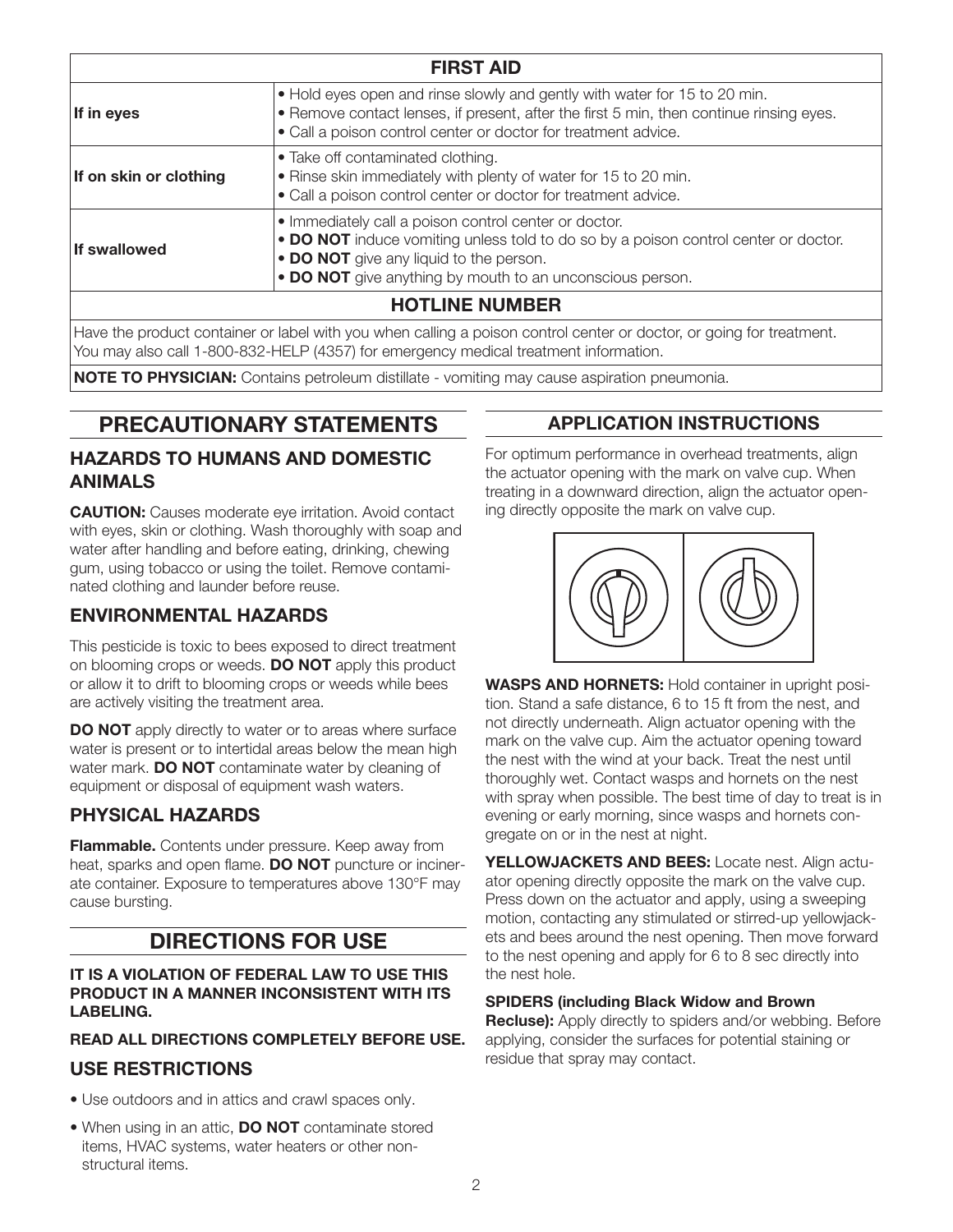## INDUSTRIAL SPECIFICATIONS

Flame Projection: >18"; no flashback Dielectric Breakdown: 47,400 volts

Tested on Polyethylene, Polycarbonate, Noryl®, ABS-T and ABS-SB4500 plastics with no damage.

May cause staining (darkening) of asphalt surfaces and shingles.

## STORAGE AND DISPOSAL

DO NOT contaminate water, food or feed by storage or disposal.

PESTICIDE STORAGE: Store in a cool, dry area away from heat or open flame.

PESTICIDE DISPOSAL: Wastes resulting from use of this product may be disposed of on site or at an approved waste disposal facility.

CONTAINER DISPOSAL: DO NOT puncture or incinerate! Empty container by using the product in accordance with the label directions. If empty: Offer empty container for recycling, if available, or place in trash if allowed by state and local regulations. If partly full: Contact your local solid waste agency for disposal instructions.

Contains no CFCs or other ozone depleting substances.

Federal regulations prohibit CFC propellants in aerosols.